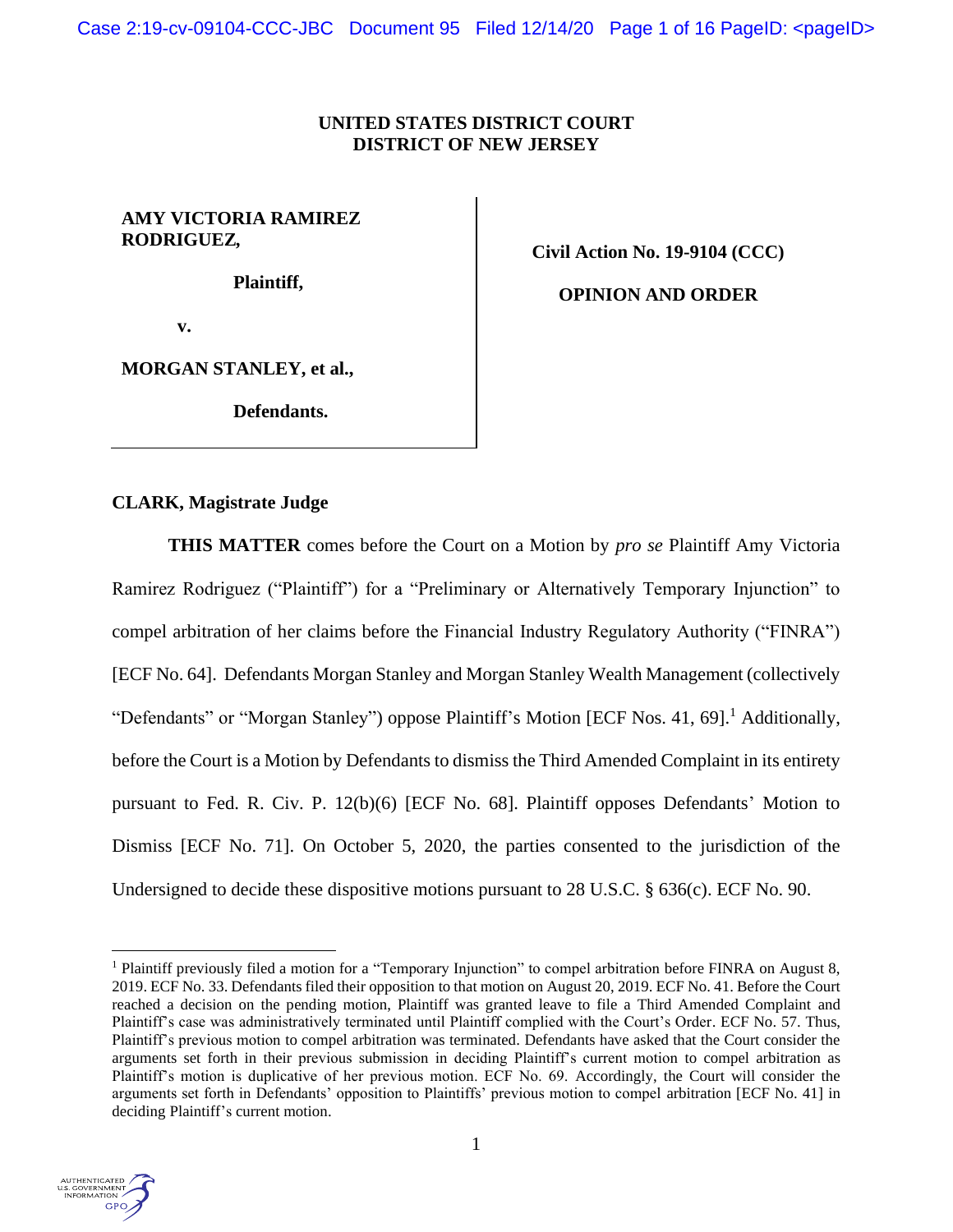Having considered the parties' written submissions pursuant to Federal Rule of Civil Procedure 78, for good cause shown, and for the reasons set forth herein, Plaintiff's Motion for a "Preliminary or Alternatively Temporary Injunction" to compel arbitration of Plaintiff's claims before FINRA [ECF No. 64] is **DENIED** and Defendants' Motion to Dismiss [ECF No. 68] is **GRANTED**.

# **I. BACKGROUND**

On February 8, 2019, Plaintiff initiated this action by filing a Complaint in the Southern District of New York. ECF No. 2. On March 15, 2019, Plaintiff filed an Amended Complaint. ECF No. 5. On March 21, 2019, this case was transferred *sua sponte* to the District of New Jersey. ECF No 6.

Defendants timely moved to dismiss the Amended Complaint on May 13, 2019. ECF No. 12. On June 17, 2019, per the parties' stipulation and Court Order, Defendants withdrew the motion to dismiss and Plaintiff was permitted the opportunity to file a Second Amended Complaint. ECF No. 20.<sup>2</sup> Plaintiff filed her Second Amended Complaint consisting of three-hundred eleven pages on August 8, 2019. ECF No. 36. Defendants filed a motion to dismiss the Second Amended Complaint on August 26, 2019. ECF No. 43.

On December 13, 2019, the Court granted Plaintiff leave to file a Third Amended Complaint compliant with Fed. R. Civ. P. 8(a)(2) insofar as it "must contain all of Plaintiff's factual allegations." ECF No. 57. Plaintiff filed a Third Amended Complaint [ECF No. 60] on January 21, 2020 and a "revised" Third Amended Complaint ("TAC") on January 28, 2020 [ECF No. 61].<sup>3</sup> In the revised Third Amended Complaint, Plaintiff alleges that she was employed by Morgan

<sup>&</sup>lt;sup>2</sup> Plaintiff also agreed to dismiss the individual defendants named in the previous Complaints. ECF No. 20

<sup>&</sup>lt;sup>3</sup> The Court will consider Plaintiff's "revised" Third Amended Complaint as the operative Complaint in this matter. ECF No. 61. Plaintiff's revised Third Amended Complaint removed references from earlier filings in this case; however, as stated by Plaintiff, these revisions are not material to the Third Amended Complaint. ECF No. 61-2.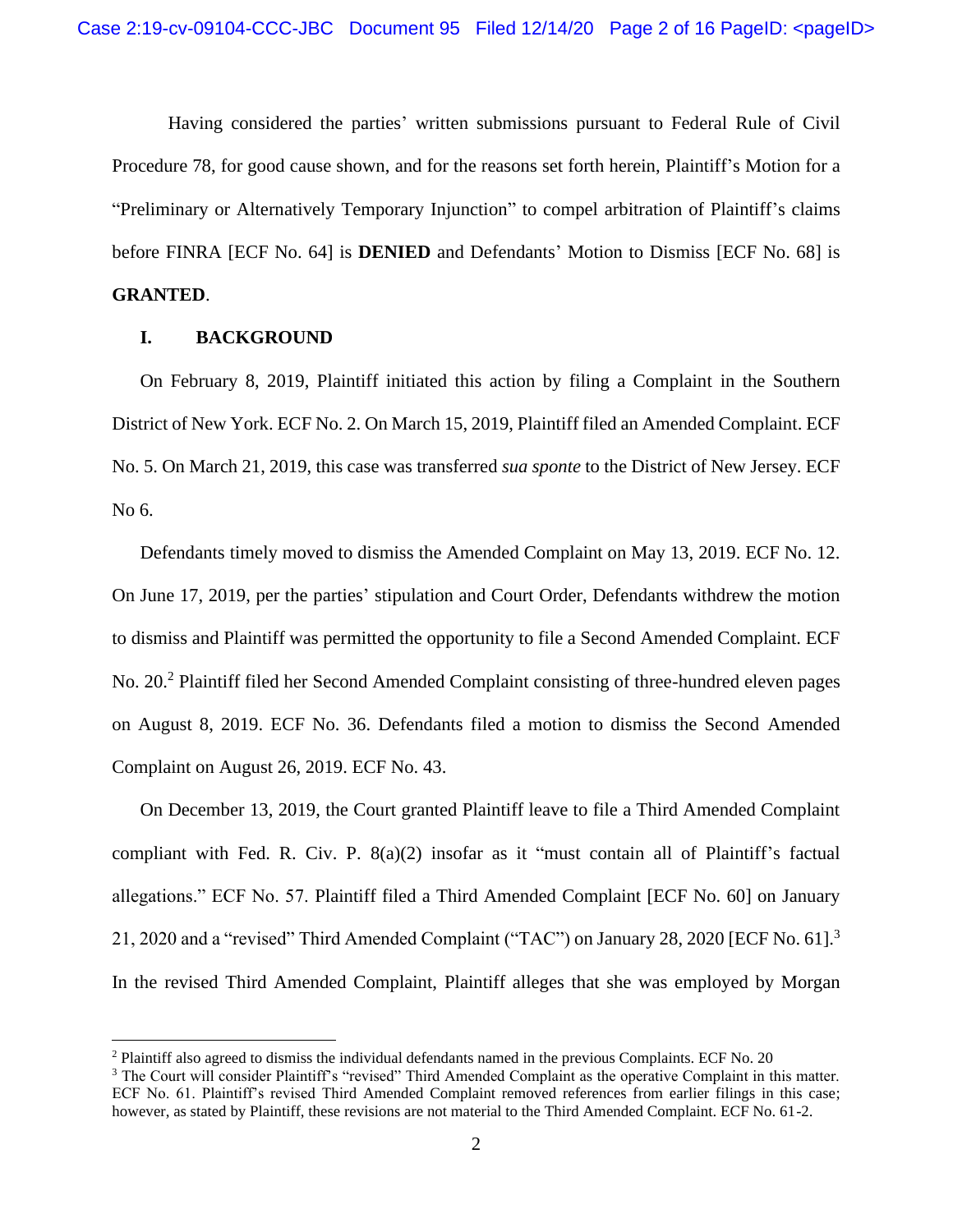Stanley in March of 2015 as a Wealth Advisor Associate, and during her employment faced discrimination and retaliation on the basis of her disability (morbid obesity) and discrimination by Defendants based on "sex, race, and ethnicity" in violation of various federal statutes including 42 U.S.C. § 1981, the Americans with Disability Act ("ADA"), Title VII of the Civil Rights Act of 1964 ("Title VII"), and the Family Medical Leave Act ("FMLA"). *See* TAC, ¶¶ 14-98. Plaintiff also alleges that Defendants violated "Securities Laws." *See* TAC, ¶¶ 99-107.

Additionally, on March 2, 2020, Plaintiff filed a motion for a "Preliminary or Alternatively Temporary Injunction" to compel arbitration of Plaintiff's claims before FINRA. ECF No. 64. Defendants filed a motion to dismiss Plaintiff's Third Amended Complaint on March 11, 2020. ECF No. 68.

### **II. MOTION TO COMPEL ARBITRATION BEFORE FINRA**

First, the Court will consider Plaintiff's motion for a "Preliminary or Alternatively Temporary Injunction" to compel arbitration of Plaintiff's claims before FINRA. ECF No. 64. The Court notes that while Plaintiff has styled the motion as one seeking an injunction, the relief Plaintiff is seeking in the motion is to compel Defendants to participate in an arbitration before FINRA of Plaintiff's claims "born of the acts set forth in [her] T.A.C." ECF No. 64-1 at pp. 1-2. The Court will therefore construe Plaintiff's motion as a motion to compel arbitration.

The Federal Arbitration Act ("FAA") reflects the "national policy favoring arbitration and places arbitration agreements on equal footing with all other contracts.'" *Bacon v. Avis Budget Grp., Inc.*, 959 F.3d 590, 599 (3d Cir. 2020) (quoting *Buckeye Check Cashing, Inc. v. Cardegna*, 546 U.S. 440, 443 (2006)). "The FAA requires courts to stay litigation and compel arbitration of claims covered by a written, enforceable arbitration agreement." *Bacon*, 959 F.3d at 599 (citing FAA, 9 U.S.C. §§ 3, 4). Despite the strong federal policy in favor of arbitration, "[a]rbitration is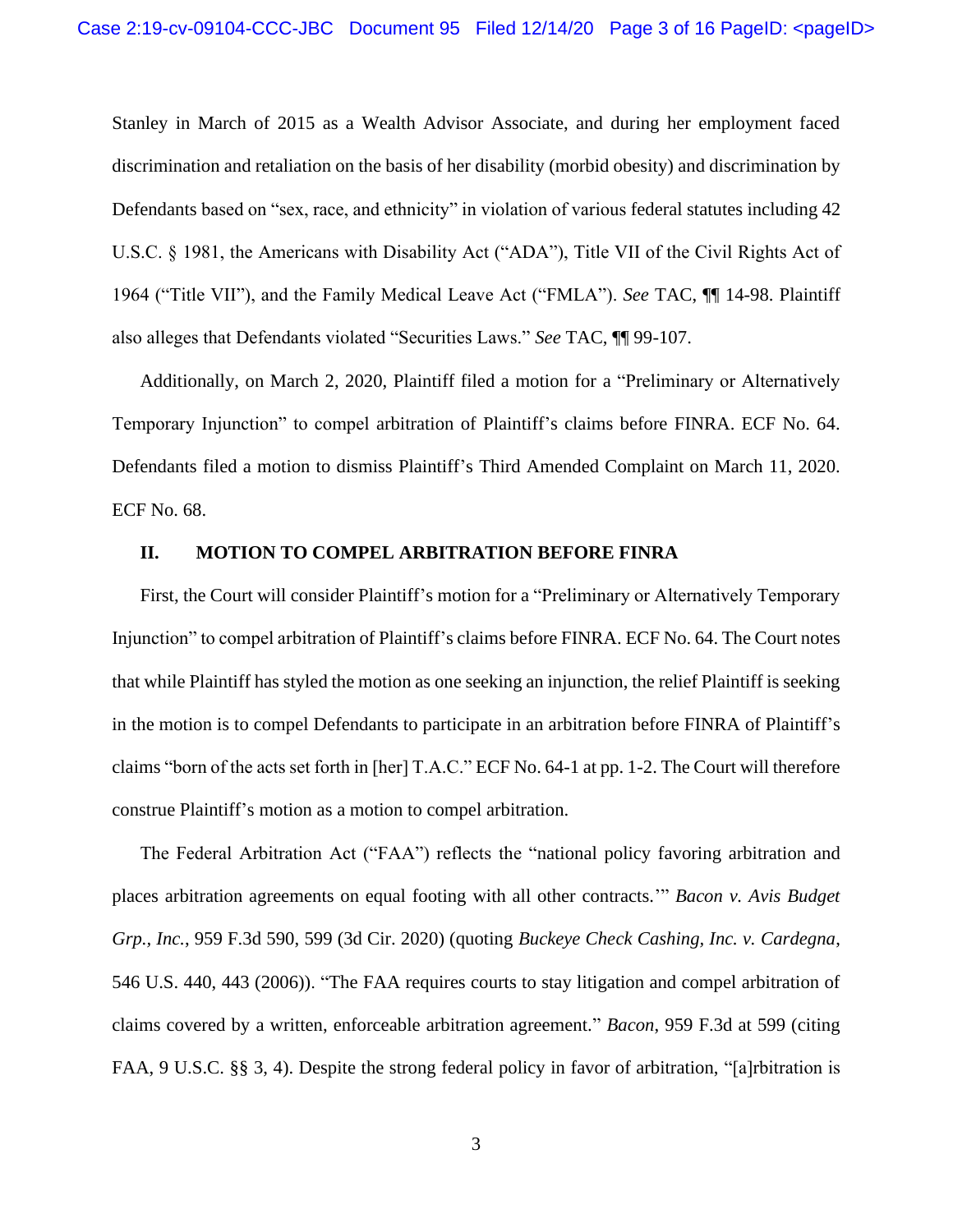strictly a matter of contract" and is governed by state law. *Bel-Ray Co. v. Chemrite (Pty) Ltd*., 181 F.3d 435, 441, 444 (3d Cir. 1999) ("If a party has not agreed to arbitrate, the courts have no authority to mandate that he do so."). Accordingly, in deciding whether a party may be compelled to arbitrate, the Court considers "(1) whether there is a valid agreement to arbitrate between the parties and, if so, (2) whether the merits-based dispute in question falls within the scope of that valid agreement." *Flintkote Co. v. Aviva PLC*, 769 F.3d 215, 220 (3d Cir. 2014) (quotations and citation omitted).

In determining whether a valid arbitration agreement exists between the parties, the Court must first decide whether to apply the Rule 12(b)(6) or Rule 56 standard of review. *Sanford v. Bracewell & Guiliani, LLP*, 618 F. App'x 114, 117 (3d Cir. 2015). "Motions to compel arbitration are reviewed under Rule 12(b)(6) '[w]here the affirmative defense of arbitrability of claims is apparent on the face of a complaint (or . . . documents relied upon in the complaint).'" *Id.* (citation omitted). Conversely, Rule 56 will apply "[i]f the motion to compel arbitration is not based on a complaint 'with the requisite clarity' to establish arbitrability." *Id.* (citation omitted). "Where a complaint does not plead or attach the relevant terms of an arbitration provision, courts apply a summary judgment standard, and should compel arbitration where there is no material issue of fact that 'a valid agreement to arbitrate exists' and 'the particular dispute falls within the scope of that agreement.'" *Ranginwala v. CitiBank, N.A.*, No. 18-14896, 2020 WL 6817508, at \*3 (D.N.J. Nov. 19, 2020) (citing *Trippe Mfg. Co. v. Niles Audio Corp.*, 401 F.3d 529, 532 (3d Cir. 2005)).

Here, the Court will consider Plaintiff's motion to compel arbitration under the summary judgment standard because Plaintiff did not plead or attach the relevant terms of an arbitration agreement as part of her Third Amended Complaint. Fed. R. Civ. P. 56(c). As the Third Amended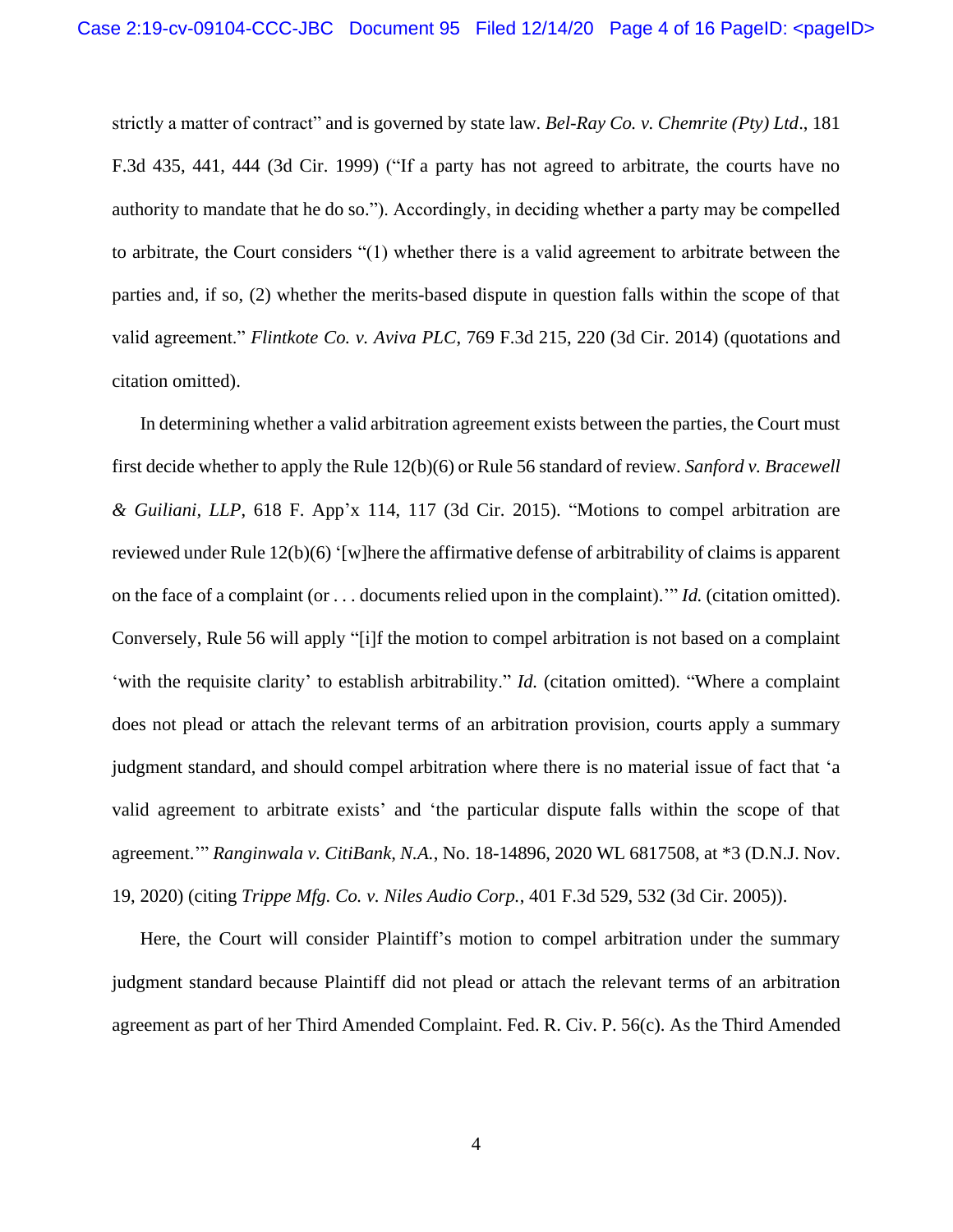Complaint does not make clear that the parties entered into an agreement to arbitrate, summary judgment is the appropriate standard of review.

Plaintiff also does not set forth the source or the terms of the parties' agreement to arbitrate claims before FINRA in her motion to compel arbitration. The only evidence that an agreement to arbitrate exists between the parties is a provision found in Plaintiff's Employment Agreement, which states:

You agree to arbitrate any dispute, claim or controversy that may arise between you and Morgan Stanley or any person that is required to be arbitrated: (i) under the rules, constitutions, or by-laws (as may be amended from time to time) of any selfregulatory organization with which you are or may become registered, including, but not limited to, the Financial Industry Regulatory Authority ("FINRA") or (ii) pursuant to any arbitration agreement to which you are a party.

*See* ECF 41-1, Declaration of Thomas A. Linthorst dated August 20, 2019 ("August 20, 2019 Linthorst Decl."), Ex. A, at pp. 4-5. As no other arbitration agreement or provision appears before the Court, the Court will assume that this provision is the source of Plaintiff's motion to compel arbitration before FINRA.

Defendants contend that pursuant to the terms of Plaintiff's Employment Agreement the only claims that are required to be arbitrated before FINRA are those disputes that are required to be arbitrated under FINRA rules. ECF No. 41 at p. 5. Under Rule 13201(a) of the FINRA Code of Arbitration Procedure for Industry Disputes, "[a] claim alleging employment discrimination . . . in violation of a statute, is not required to be arbitrated under the Code. Such a claim may be arbitrated only if the parties have agreed to arbitrate it, either before or after the dispute arose." Defendants argue that the parties have not agreed to arbitrate statutory employment discrimination claims before FINRA so there is no basis for this Court to compel arbitration of such claims before FINRA. ECF No. 41 at p. 5.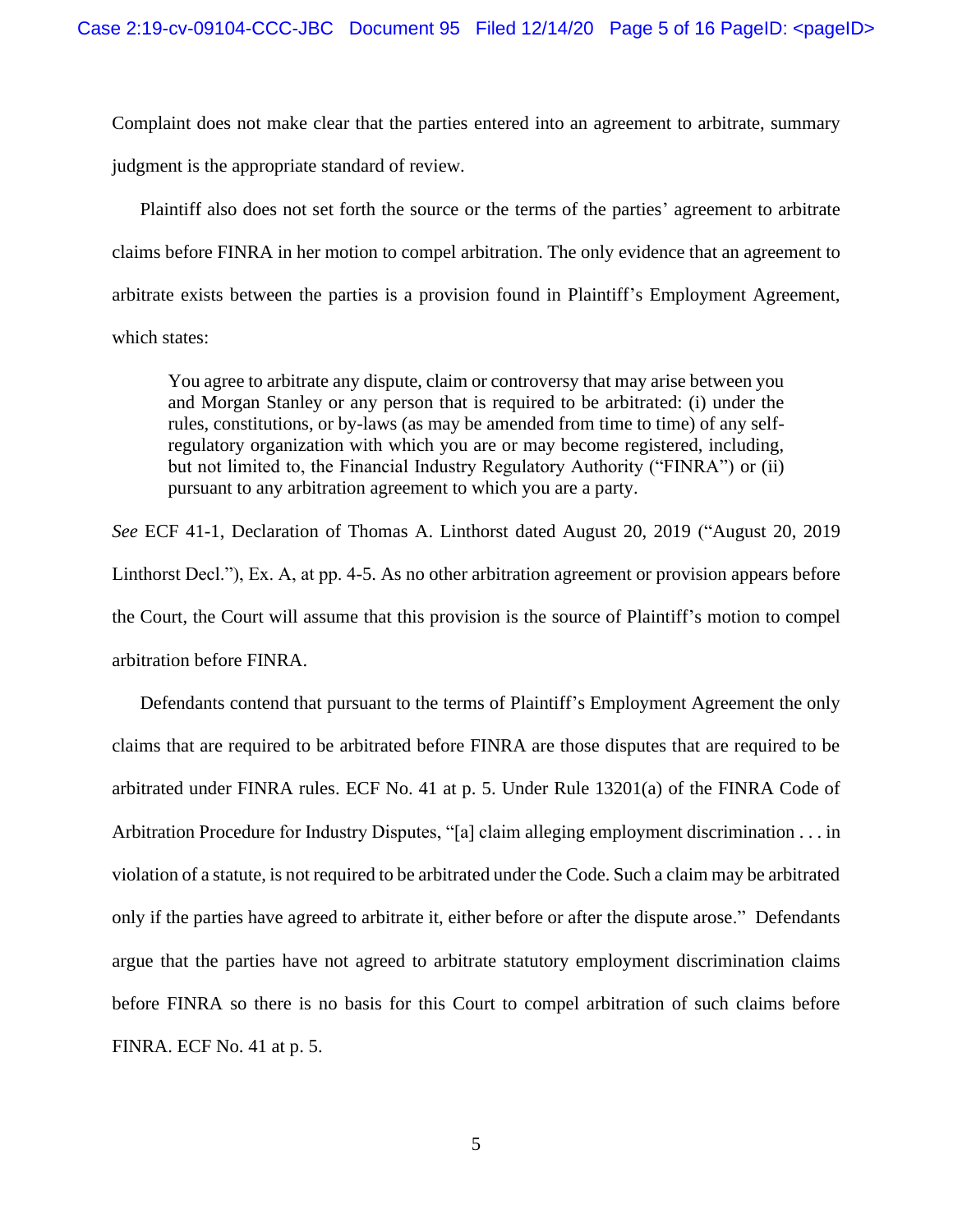Plaintiff argues that Defendants have compelled arbitration of statutory employment discrimination claims in other cases. ECF No. 64-1, at pp.7-8; ECF No. 72 at p. 7. Plaintiff relies on *Lockette v. Morgan Stanley*, No. 18-876, 2018 WL 4778920 (S.D.N.Y. Oct. 3, 2018) for this proposition. In *Lockette*, however, the Court was presented with an arbitration agreement found in the defendants' guidebook to their own internal employee dispute resolution program entitled "CARE" (Convenient Access to Resolutions for Employees), which provided registered employees the option of pursuing employment discrimination claims through arbitration by various alternative-dispute-resolution services including FINRA. *Id.* at \*1. Here, Plaintiff has not presented evidence that the CARE guidebook applies to her case or that any other arbitration agreement exists between the parties besides the arbitration provision found in Plaintiff's Employment Agreement. Thus, Plaintiff's reliance on *Lockette* is misplaced.

The Court agrees with Defendants that Plaintiff has not demonstrated the existence of an arbitration agreement compelling arbitration before FINRA of her claims found in her Third Amended Complaint. In this case, the sole arbitration provision between Plaintiff and Defendants presented to the Court requires disputes that are required to be arbitrated under FINRA rules be arbitrated before FINRA. Plaintiff is demanding that her claims in the Third Amended Complaint, which consist of allegations of discrimination and retaliation in violation of various federal statutes, be arbitrated pursuant to this arbitration provision. The Court finds, however, FINRA rules do not require that claims alleging employment discrimination in violation of a statute be arbitrated. *See* FINRA Rule 13201(a). Thus, Plaintiff's dispute does not fall within the arbitration provision in Plaintiff's Employment Agreement. Plaintiff has not otherwise demonstrated the existence of a valid arbitration agreement between the parties to arbitrate statutory employment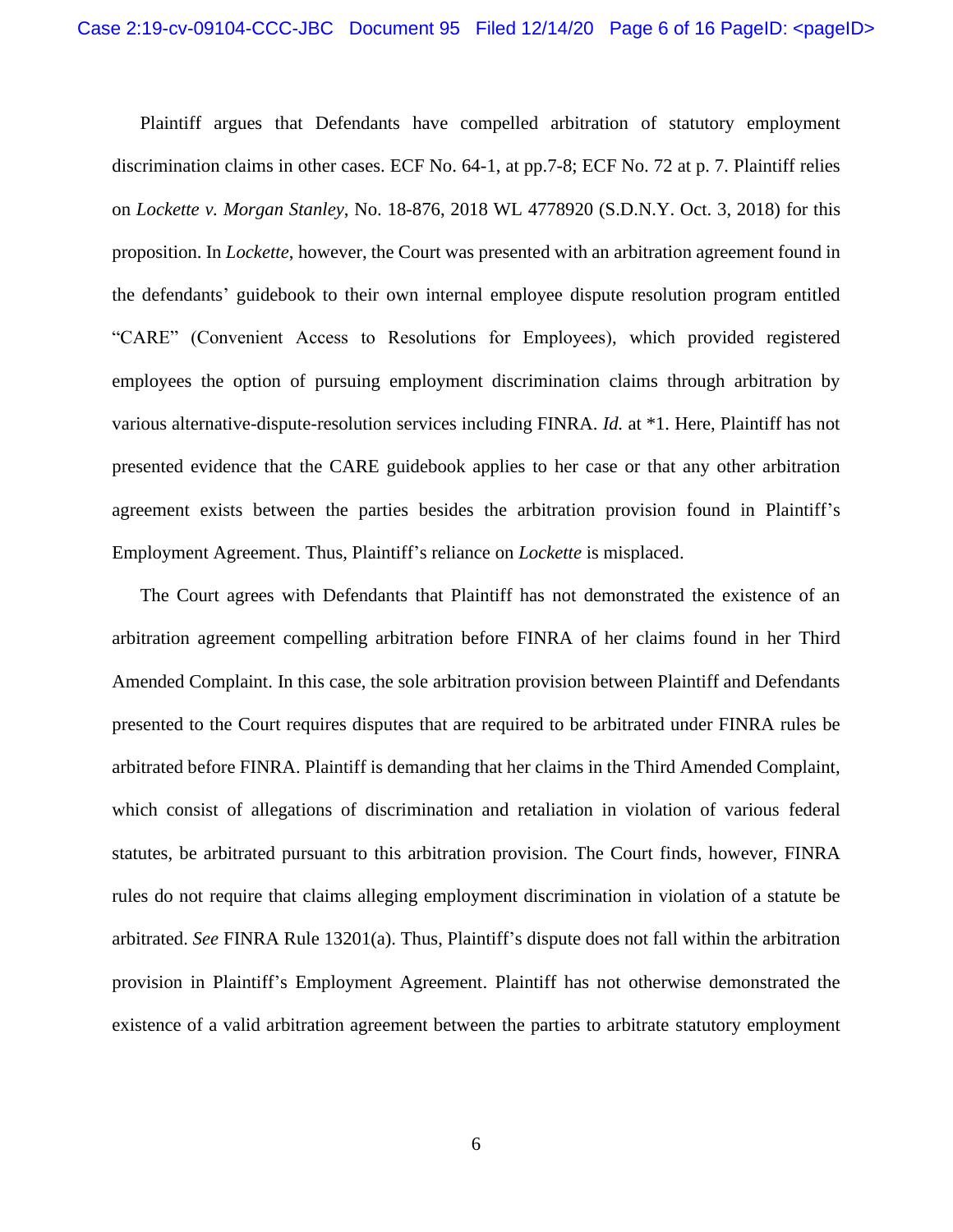discrimination claims before FINRA. Accordingly, Plaintiff's motion to compel arbitration of her claims found within the Third Amended Complaint before FINRA is denied.

### **III. MOTION TO DISMISS**

Having found that Plaintiff cannot compel arbitration in this matter, the Court will now consider Defendants' Motion to Dismiss pursuant to Rule 12(b)(6). Rule 12(b)(6) of the Federal Rules of Civil Procedure permits a defendant to move to dismiss a count for "failure to state a claim upon which relief can be granted[.]" A plaintiff must allege "enough facts to state a claim to relief that is plausible on its face" to withstand a motion to dismiss pursuant to Rule 12(b)(6). *Bell Atl. Corp. v. Twombly*, 550 U.S. 544, 570 (2007). "A claim has facial plausibility when the plaintiff pleads factual content that allows the court to draw the reasonable inference that the defendant is liable for the misconduct alleged." *Ashcroft v. Iqbal*, 556 U.S. 662, 678 (2009). In assessing the sufficiency of a complaint, the Court must "accept all factual allegations as true" and draw all reasonable inferences in favor of the plaintiff. *Phillips v. City of Allegheny*, 515 F.3d 224, 231 (3d Cir. 2008). The Court, however, is "not compelled to accept unwarranted inferences, unsupported conclusions[,] or legal conclusions disguised as factual allegations." *Baraka v. McGreevey*, 481 F.3d 187, 211 (3d Cir. 2007) (citation omitted).

Generally, the Court "cannot consider matters extraneous to the pleadings" in ruling on a motion to dismiss; however, the Court may consider a "document integral to or explicitly relied upon in the complaint." *In re Burlington Coat Factory Sec. Litig.*, 114 F.3d 1410, 1426 (3d Cir. 1997) (quotations and citation omitted). This may include any "exhibits attached to the complaint and matters of public record," and any "undisputedly authentic document that a defendant attaches as an exhibit to a motion to dismiss if the plaintiff's claims are based on the document." *Pension Benefit Guar. Corp. v. White Consol. Indus., Inc.*, 998 F.2d 1192, 1196 (3d Cir.1993). For example,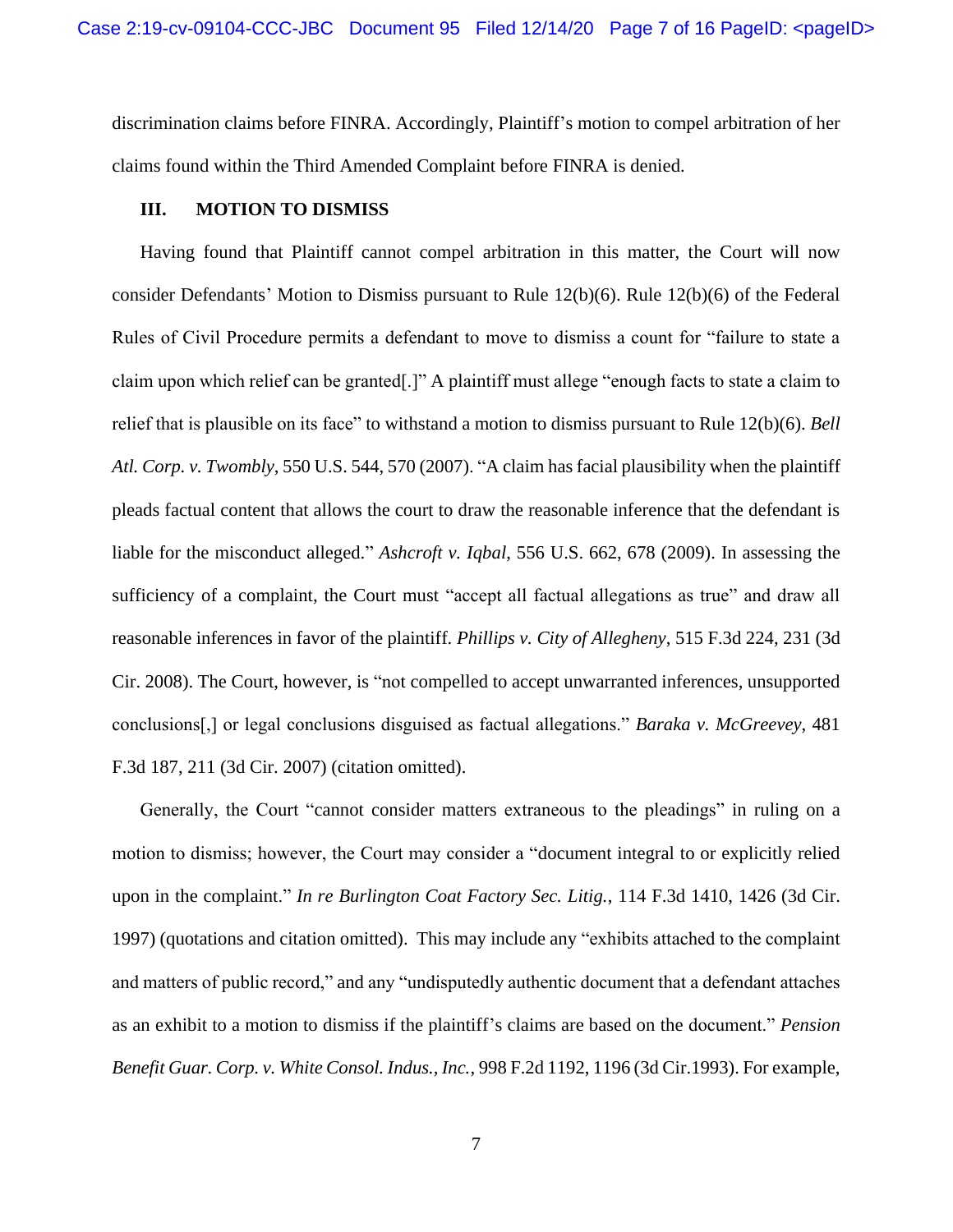in the context of employment discrimination suits, courts have considered right to sue notices and EEOC charges without converting the motion to one for summary judgment. *See Hilburn v. Dep't of Corr.*, No. 07–6064, 2010 WL 703202, at \*12 (D.N.J. Feb.23, 2010). Accordingly, the Court at its discretion will consider similar materials, which are integral to Plaintiff's Third Amended Complaint, without converting the motion to one for summary judgment. *See id.* 

Additionally, the Court will construe Plaintiff's pleadings liberally and hold them to a less stringent standard than those filed by attorneys because Plaintiff is proceeding *pro se. Haines v. Kerner*, 404 U.S. 519, 520 (1972). "The Court need not, however, credit a pro se plaintiff's 'bald assertions' or 'legal conclusions.'" *D'Agostino v. CECOM RDEC*, No. 10–4558, 2010 WL 3719623, at \*1 (D.N.J. Sept. 14, 2010) (quoting *Morse v. Lower Merion Sch. Dist.*, 132 F.3d 902, 906 (3d Cir. 1997)). Even "*pro se* litigants still must allege sufficient facts in their complaints to support a claim." *Mala v. Crown Bay Marina, Inc.*, 704 F.3d 239, 245 (3d Cir. 2013).

#### **A. Plaintiff's ADA and Title VII Claims**

First, Defendants contend that Plaintiff's ADA and Title VII claims are time-barred. ECF No. 68-1 at pp. 5-8. Defendants assert that as a prerequisite of filing an ADA or Title VII claim, a plaintiff must timely file an administrative charge with the EEOC within 300 days of the alleged discriminatory act. *Id.* at p. 5. Defendants claim that Plaintiff did not timely file either claim with the EEOC. *Id.* at pp. 6-7. To the best that the Court can discern, Plaintiff appears to argue that her claims are not time-barred because Plaintiff has continued to suffer discrimination and retaliation by Defendants after Plaintiff's employment was terminated and equitable tolling applies to her case. *See* TAC, ¶ 33; ECF No. 71 at pp. 11-21.

"A plaintiff alleging a violation of Title I of the ADA or Title VII of the Civil Rights Act must exhaust the administrative remedies available through the EEOC before bringing either claim in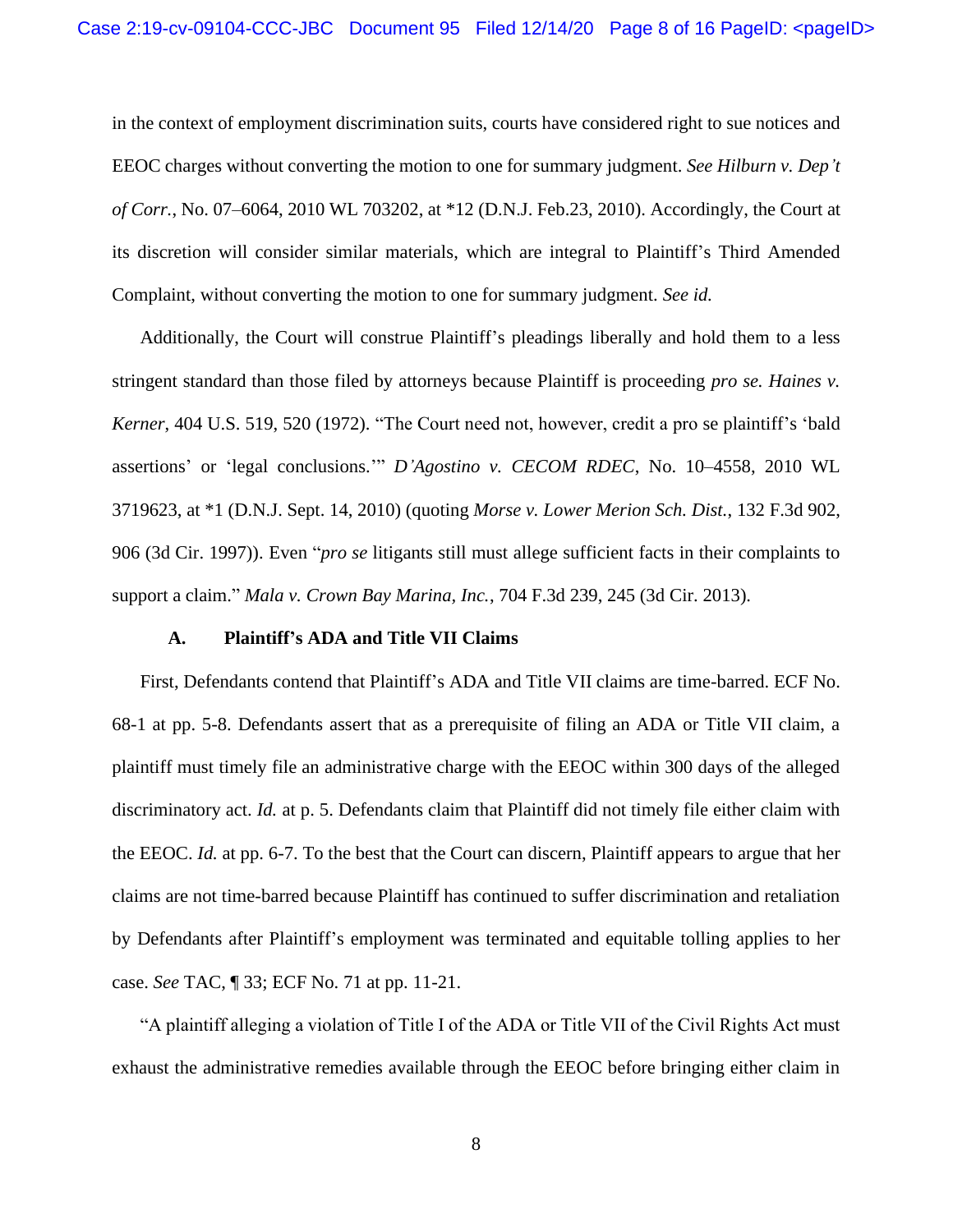court." *Barnett v. Rutgers Univ.*, No. 17-2503, 2018 WL 1385664, at \*6 (D.N.J. Mar. 16, 2018) (citing 42 U.S.C. § 2000e–5(e); *see also Buck v. Hampton Twp. Sch. Dist.*, 452 F.3d 256, 260 (3d Cir. 2006)). Before filing suit in the district court, "Title VII and Title I of the ADA require that a plaintiff file a 'charge' and receive a 'right to sue' letter from the EEOC." *Barnett*, 2018 WL 1385664, at \*6 (citing *Burgh v. Borough Council of Montrose*, 251 F.3d 465, 470 (3d Cir. 2001). "A plaintiff must file the charge with EEOC 'within 180 days of the alleged unlawful practice, or within 300 days if filed with a state agency.'" *Barnett*, 2018 WL 1385664, at \*6 (citing *Serrano v. Marcal Paper Mills, LLC*, No. 11–03501, 2012 WL 266424, at \*2 (D.N.J. Jan. 30, 2012)).

Here, Plaintiff alleges that her employment with Morgan Stanley was terminated on December 1, 2016 and that she "filed a complaint with the EEOC well within 300 days of learning of the unlawful acts affecting me." TAC, ¶¶ 25, 33. Plaintiff does not specify in her pleading the date on which she filed her charge of discrimination with the EEOC nor does she include in her pleading if, or when, she was issued a right to sue notice from the EEOC. Defendants, however, attached the right to sue notices issued to Plaintiff by the EEOC to their motion to dismiss, which are dated February 8, 2019 and June 28, 2019. *See* ECF No. 68-2, Declaration of Thomas A. Linthorst dated March 11, 2020 ("March 11, 2020 Linthorst Decl."), Exhibits D, G. Since Plaintiff certainly relied on the right to sue notices in making her ADA and Title VII claims, as such claims require Plaintiff to comply with pre-suit procedural filings and timeliness requirements, the Court will consider the right to sue notices in reaching a decision on whether Plaintiff is time-barred from pursuing these claims in this litigation. *See Hilburn*, 2010 WL 703202, at \*12.

In reviewing the right to sue notices, the Court agrees with Defendants that Plaintiff's Title VII and ADA claims are time-barred. The right to sue notice issued to Plaintiff on February 8, 2019 states that it was issued less than 180 days after a charge was filed. *See* March 11, 2020 Linthorst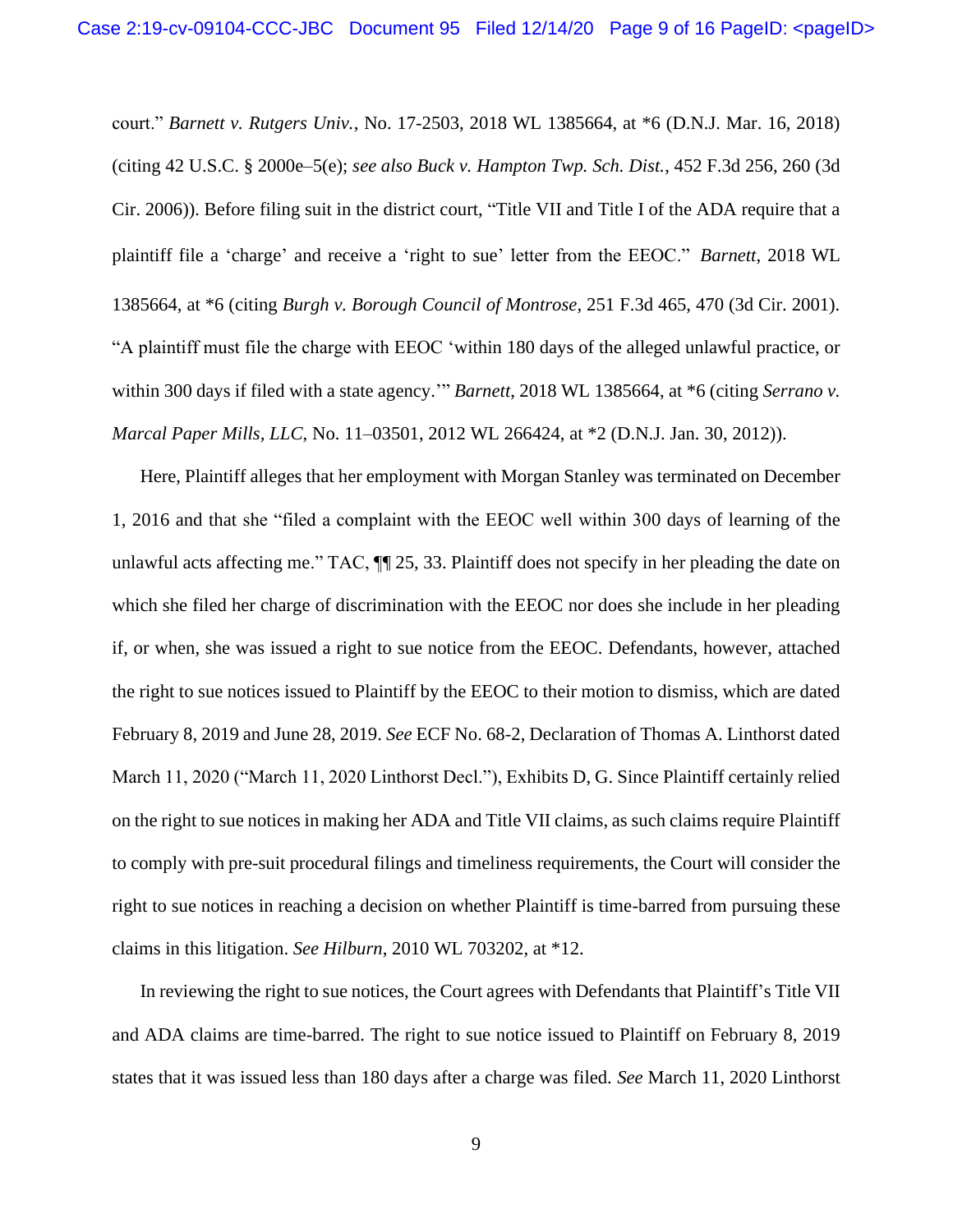Decl., Ex. D. Thus, Plaintiff could not have filed a charge earlier than August 12, 2018. A filing date of August 12, 2018 is well past either 180 or 300 days because the last date of alleged discrimination could not have been later than December 1, 2016 when Plaintiff's employment with Morgan Stanley ended.<sup>4</sup> Similarly, the right to sue notice issued to Plaintiff on June 28, 2019 states that it was issued less than 180 days after a charge was filed. *See* March 11, 2020 Linthorst Decl., Ex. G. Thus, Plaintiff could not have filed her charge earlier than December 30, 2018. Again, this date is well past either 180 or 300 days because the last date of alleged discrimination could not have been later than December 1, 2016 when Plaintiff's employment ended. The Court therefore concludes that Plaintiff's claims are time-barred.

Plaintiff, however, appears to argue that her Title VII and ADA claims are not time-barred under the continuing violation doctrine. Plaintiff alleges the Form U-5<sup>5</sup> filed by Defendants in December 2016 is misleading and is a "repudiation of [her] outcries of wrongful termination." *See*  TAC, ¶¶ 31-32, 87(ii)(3). In other words, Plaintiff appears to allege that Defendants' failure to reconsider her complaints concerning the Form U-5 is a continuing adverse employment action. "Mere requests to reconsider, however, cannot extend the limitations periods applicable to the civil rights laws." *Del. State College v. Ricks*, 449 U.S. 250, 261 n.l5 (1980); *see also Daly v. Citigroup Inc.*, 939 F.3d 415, 429 (2d Cir. 2019) (rejecting plaintiff's argument of a continuing violation based on the "filing of a false and defamatory Form U-5" because defendant's conduct constituted a discrete, discriminatory act). Here, Defendants filing of an alleged "misleading" Form U-5 would be a discrete discriminatory act and is therefore insufficient to establish a continuing violation to defer Plaintiff's administrative filing deadlines. As the filing of the Form U-5 took place in

<sup>4</sup> Plaintiff had until September 27, 2017 (300 days from her date of termination) to file a charge with the EEOC.

<sup>&</sup>lt;sup>5</sup> "Under Article V, Section 3 of the FINRA By-Laws, firms are required to file Form U5 no later than 30 days after terminating an associated person's registration." FINRA Regulatory Notice 10-39 (Sept. 2010) (available at https://www.finra.org/rules-guidance/notices/10-39).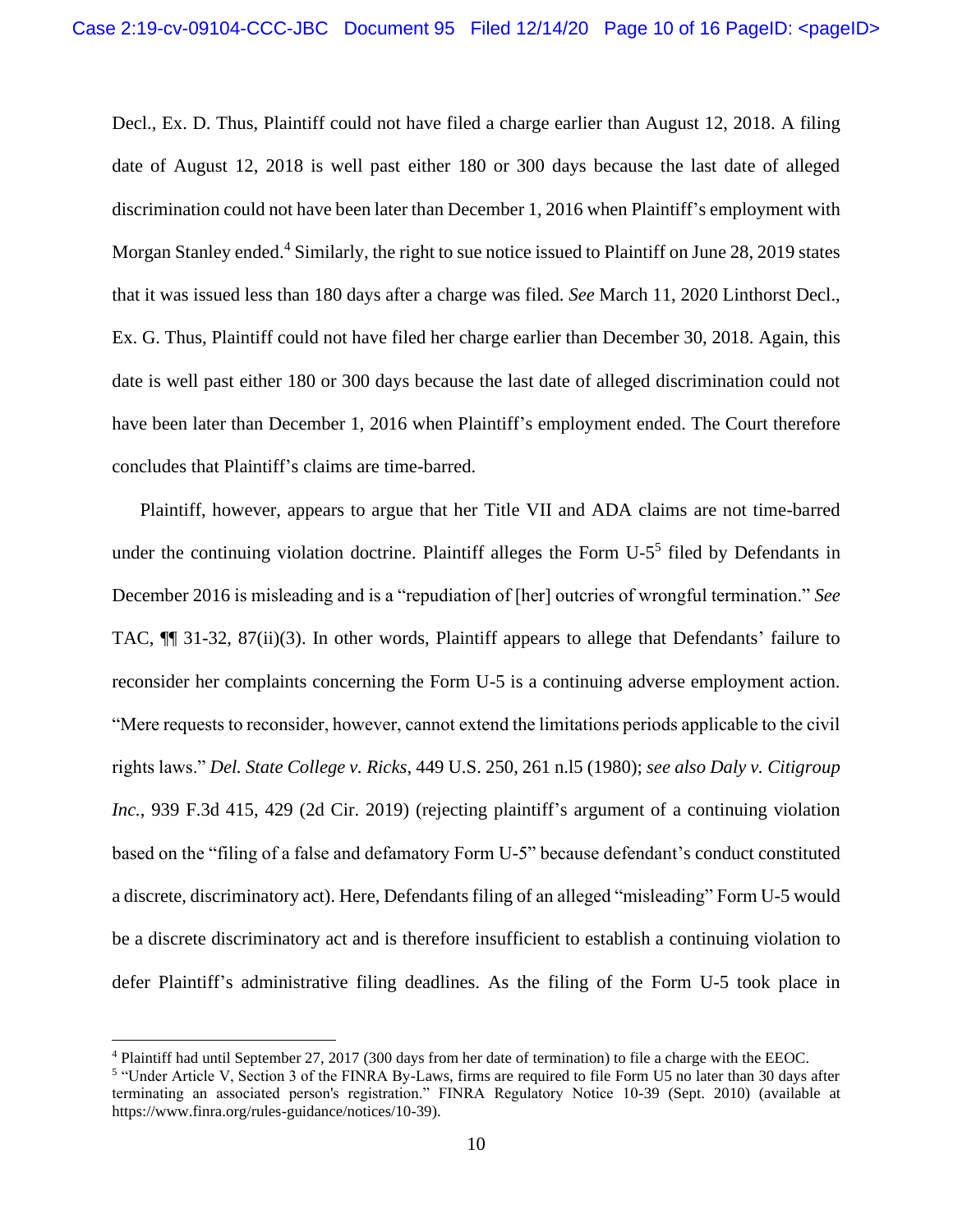December 2016, Plaintiff still fails to meet the timeliness requirements of filing a charge within 180 days or 300 days.

Relatedly, Plaintiff alleges that she is entitled to equitable tolling of her employment discrimination claims. *See* TAC, ¶ 33. "[W]ith respect to equitable tolling, the plaintiff must diligently pursue her rights and show 'that some extraordinary circumstance stood in [her] way.'" *Clarkson v. SEPTA*, 700 F. App'x 111, 114 (3d Cir. 2017) (citation omitted). Here, Plaintiff fails to allege that she diligently pursued her rights and that some extraordinary circumstance stood in her way to prevent her from asserting her rights. Accordingly, the doctrine of equitable tolling does not cure the procedural default of Plaintiff's initial untimely filing with the EEOC. As a result, Plaintiff's Title VII and ADA claims are dismissed.

### **B. Plaintiff's Claims Under Section 1981**

Next, Defendants contend that Plaintiff's claims under Section 1981 should be dismissed because Plaintiff has not made any plausible allegations of race discrimination. ECF No. 68-1 at pp. 11-13. Defendants argue that Plaintiff has crafted conclusory accusations that are unsupported by any specific factual allegations. *Id.* at pp. 12-13.

Section 1981 provides that

All persons within the jurisdiction of the United States shall have the same right in every State and Territory to make and enforce contracts, to sue, be parties, give evidence, and to the full and equal benefit of all laws and proceedings for the security of persons and property as is enjoyed by white citizens, and shall be subject to like punishment, pains, penalties, taxes, licenses and exactions of every kind, and to no other.

42 U.S.C. § 1981(a). "In order to state a claim under § 1981, a plaintiff 'must allege facts in support of the following elements: (1) [that plaintiff] is a member of a racial minority; (2) intent to discriminate on the basis of race by the defendant; and (3) discrimination concerning one or more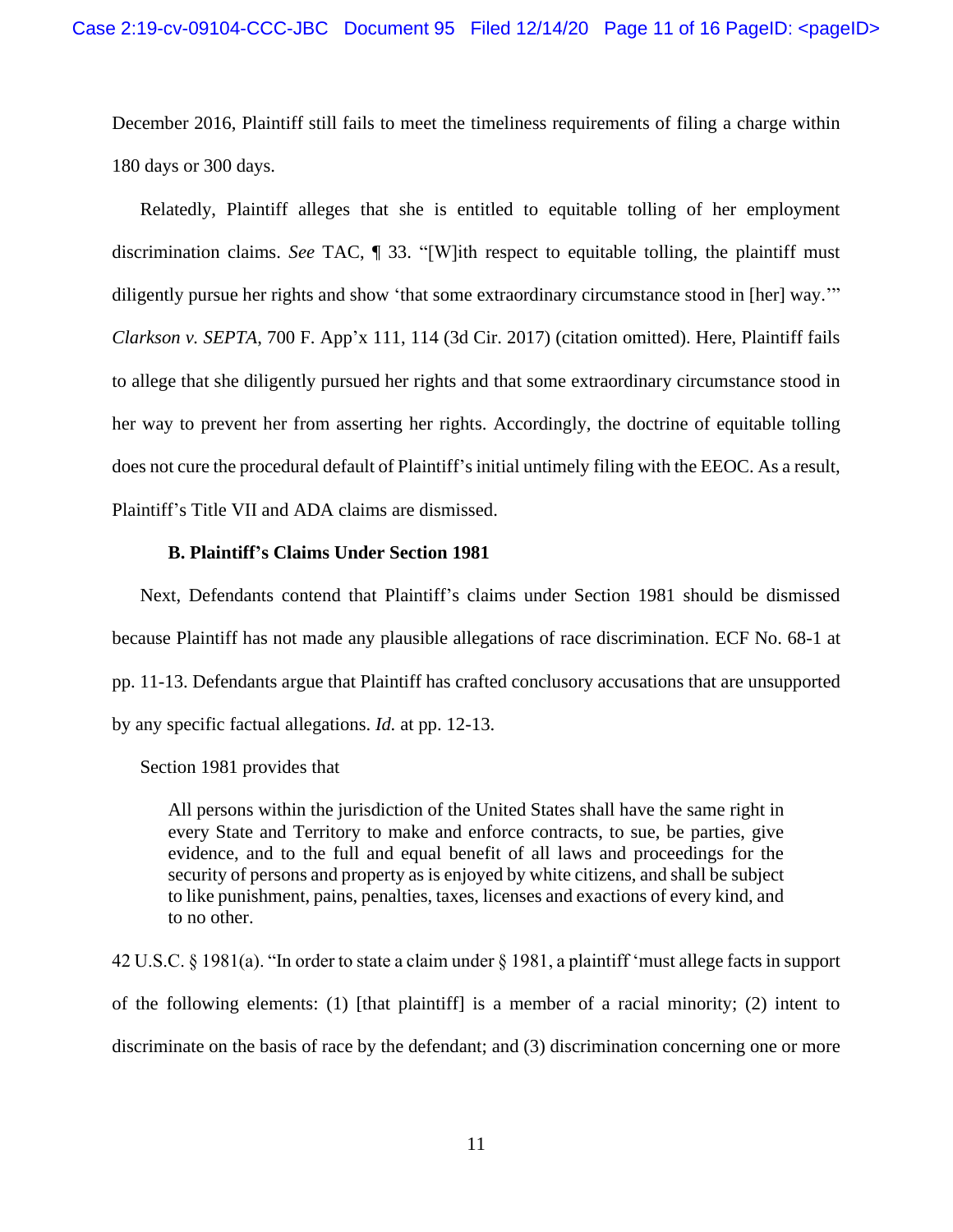of the activities enumerated in the statute[,] which includes the right to make and enforce contracts . . . .'" *Brown v. Philip Morris Inc*., 250 F.3d 789, 797 (3d Cir. 2001) (citations omitted).

The Court agrees with Defendants that Plaintiff has failed to allege facts to state a claim under Section 1981. While Plaintiff makes allegations that she received unequal treatment when compared to white employees, <sup>6</sup> Plaintiff does not include factual allegations that the Defendants intended to discriminate on the basis of race or that the discrimination concerned one of the activities enumerated in the statute. The Third Amended Complaint is therefore devoid of facts to substantiate a claim under Section 1981. "[M]ere awareness [of the plaintiff's race], particularly in light of the conclusory nature of [the plaintiff's] other allegations, is patently insufficient to raise an inference of discrimination under § 1981." *Holmes v. Fed Ex*, 556 F. App'x 150, 151 (3d Cir. 2014). Accordingly, Plaintiff's claims under Section 1981 are dismissed.

### **C. Plaintiff's FMLA Claims**

Defendants argue that Plaintiff's FMLA claims must be dismissed because they are timebarred. ECF No. 68-1 at p. 14. Defendants assert that claims asserted under the FMLA are subject to a two-year statute of limitations and that Plaintiff failed to timely file her FMLA claims. *Id.*  Defendants also contend that Plaintiff has failed to plead allegations to support any type of claim under the FMLA. *Id.* at p. 14, n.6, 8.

"The default statute of limitations under the FMLA is two years." *Plitsas v. Fed. Exp., Inc.*, No. 07-5439, 2010 WL 1644056, at \*5 (D.N.J. Apr. 22, 2010) (citing 29 U.S.C. § 2617(c)(1)). "However, if the employer commits a 'willful' violation of the FMLA, then the statute of

<sup>6</sup> Plaintiff makes references to "race" and "Black, Hispanic Wealth Advisor Associates" [TAC, ¶¶ 29, 32(g)-(h), 73- 74], but Plaintiff has not specifically pled that she is member of a racial minority. To the best the Court can discern, Plaintiff is alleging that she is Black and Hispanic.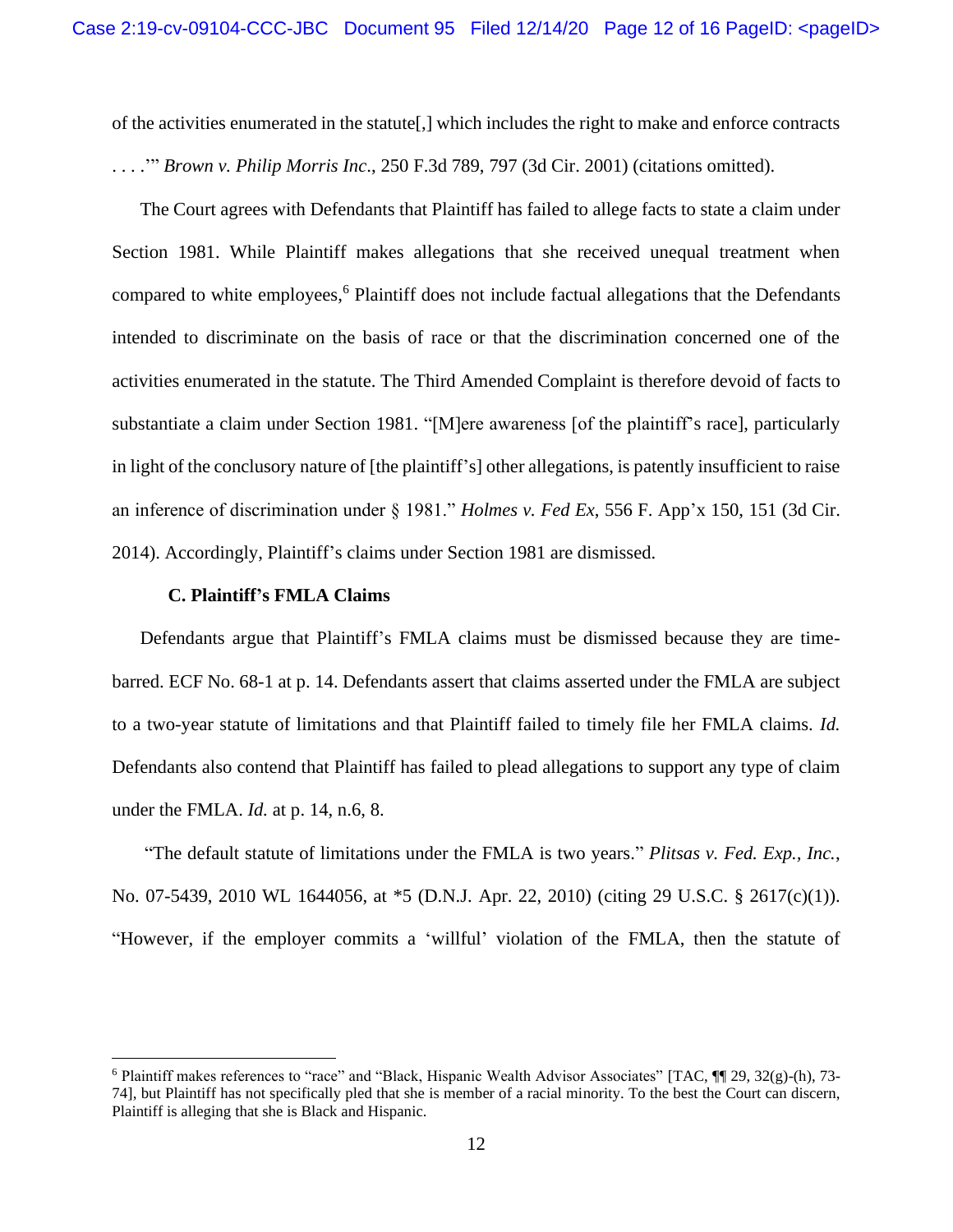limitations is extended to three years." *Hudson v. Indep. Blue Cross*, LLC, No. 18-3631, 2019 WL 1045303, at \*2 (E.D. Pa. Mar. 5, 2019) (citing 29 U.S.C. § 2617(c)(2)).

The Court agrees with Defendants that Plaintiff's claims are time-barred under the default statute of limitations. Here, Plaintiff could not have been entitled to benefits under the FMLA after her employment with Morgan Stanley was terminated on December 1, 2016. Thus, under the default statute of limitations, the Court finds that Plaintiff's FMLA claims are time-barred.<sup>7</sup>

The question before the Court now becomes whether Plaintiff has sufficiently pled a "willful" violation of the FMLA. Defendants argue that Plaintiff has not alleged a willful violation or pled facts supporting such an allegation. ECF No. 68-1 at p. 14, n.6. Defendants also state that Plaintiff has failed to meet any elements of an FMLA claim because Plaintiff never alleges that she was denied FMLA leave. *Id.* at p. 14, n.8.

"There are two types of claims an employee can bring against an employer under the FMLA: (1) interference claims . . . pursuant to 29 U.S.C.  $\S$  2615(a)(1); and (2) retaliation claims . . . pursuant to 29 U.S.C. § 2615(a)(2)." *Taylor v. Jackson*, No. 19-16815, 2019 WL 5569070, at \*2 (D.N.J. Oct. 29, 2019) (quotations and citation omitted). "To state a claim of interference under [the FMLA], an 'employee only needs to show that he was entitled to benefits under the FMLA and that he was denied them." *Id.* (quotations and citations omitted). "To prevail on a retaliation claim under the FMLA, the plaintiff must prove that (1) she invoked her right to FMLA-qualifying leave, (2) she suffered an adverse employment decision, and (3) the adverse action was causally related to her invocation of rights." *Lichtenstein v. U. of Pittsburgh Med. Ctr*., 691 F.3d 294, 301-

<sup>7</sup> Plaintiff first raises claims for violations of the FMLA in her Second Amended Complaint [ECF No. 36]; however, even if the Court construes Plaintiff's FMLA claims as relating back to the date of her initial filing in this action of February 8, 2019, this date still falls outside the two-year default of statute of limitations under the FMLA.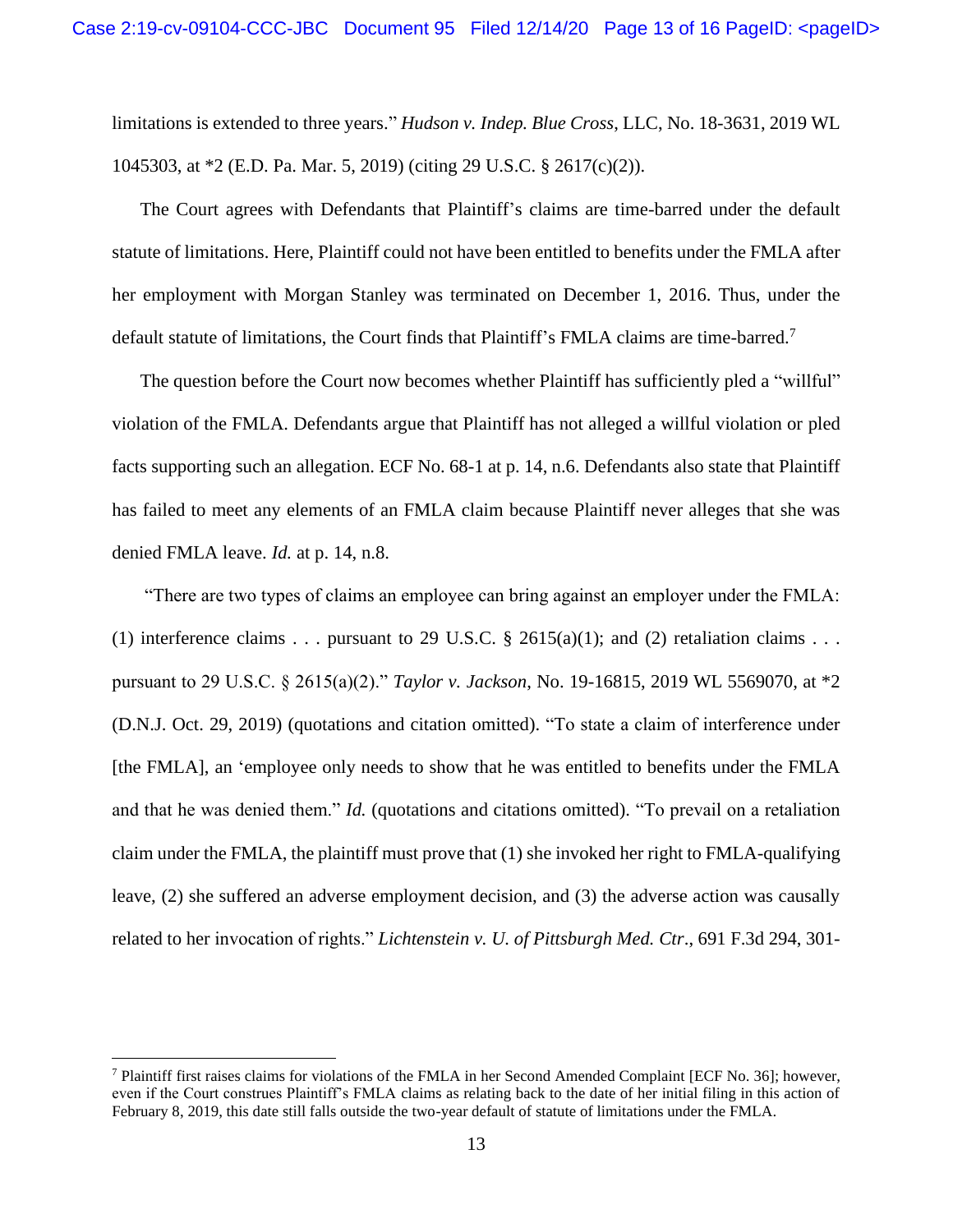02 (3d Cir. 2012). "To invoke rights under the FMLA, employees must provide adequate notice to their employer about their need to take leave." *Id.* at 303 (citing 29 U.S.C. § 2612(e)(2)).

With respect to willful violations of the FMLA, "[t]he FMLA does not define 'willfulness,' but courts in this circuit have found that willfulness requires a plaintiff to show that his or her 'employer either knew or showed a reckless disregard for the matter of which its conduct was prohibited.'" *Hudson*, 2019 WL 1045303, at \*2 (citations omitted). In the context of a motion to dismiss, courts in this circuit have taken a less stringent approach in assessing whether an alleged FMLA violation is willful. *See id.* at \*3.

Even under a liberal reading of the Third Amended Complaint, the Court finds that Plaintiff has not pled a willful violation of the FMLA, nor has Plaintiff alleged the elements essential to an FMLA claim. To the best the Court can discern, with respect to her FMLA claims, Plaintiff alleges that Defendants failed to consider alternate positions for Plaintiff and failed to engage in a dialogue regarding her surgery. *See* TAC, ¶¶ 88-95. For example, Plaintiff alleges that Defendants "never exercised an option to transfer [her] temporarily to an available alternative position . . . or a position that better accommodates recurring periods of leave." *See* TAC, ¶ 89. Plaintiff also alleges that Defendants did not engage in an "interactive dialogue to discuss [her] surgery" and that Defendants "terminated [her] for inquiring about the status of [her] requests for interactive dialogue regarding surgery and for inquiring into how [her] surgery would change the schedule of the bonus compensation." *See* TAC, ¶¶ 91-92.

Plaintiff, however, does not allege that Defendants denied her FMLA leave or any other benefit under the FMLA, or that she invoked her rights under the FMLA and as a result suffered an adverse employment decision. Plaintiff also fails to include allegations that any such denial of benefits or adverse employment decisions were "willful" or that Defendants showed any type of reckless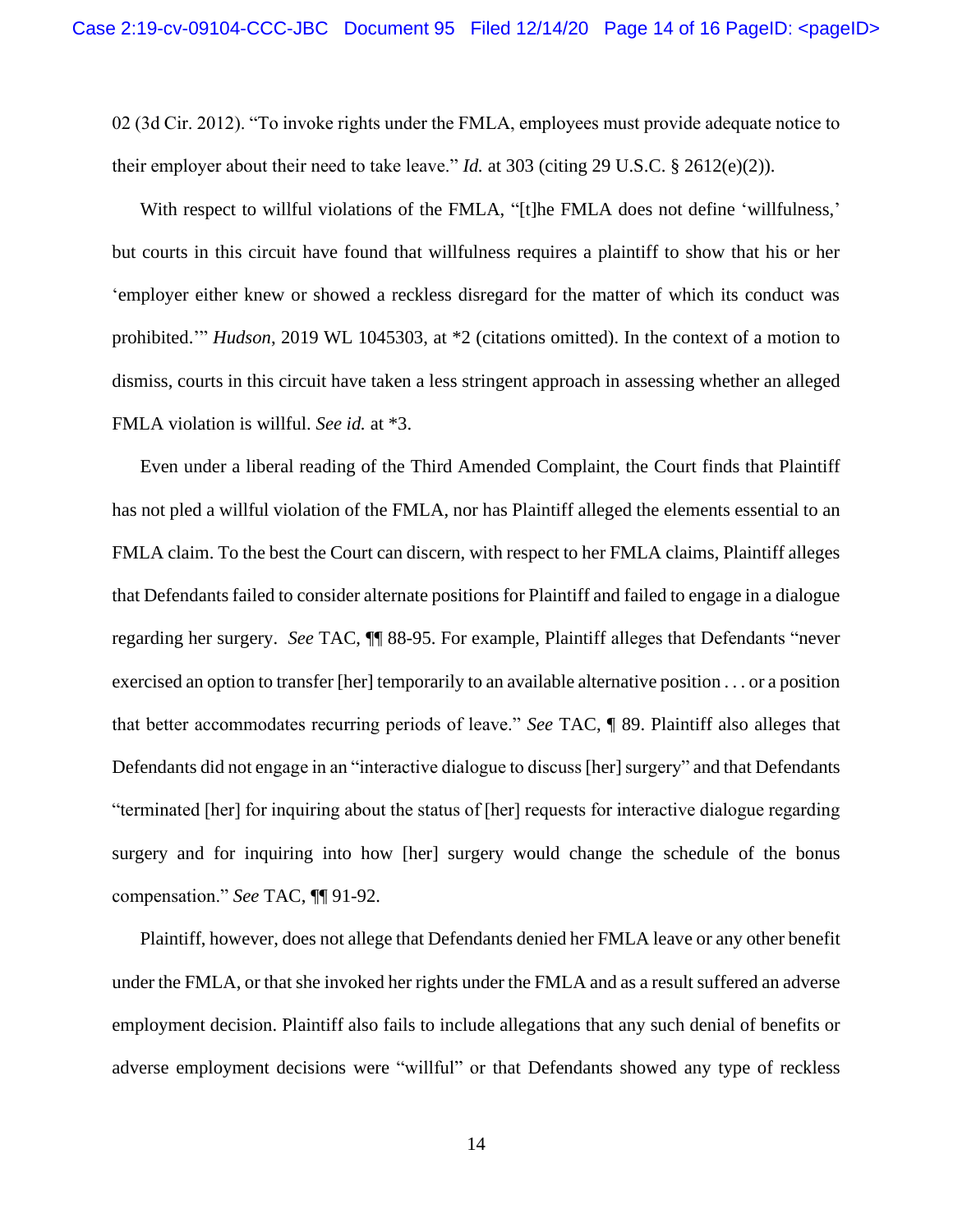disregard. Indeed, Plaintiff fails to set forth any allegations to support either an interference claim or retaliation claim under the FMLA let alone a "willful" violation of the FMLA. Accordingly, Plaintiff's claims under the FMLA are dismissed.<sup>8</sup>

### **D. Plaintiff's "Securities Laws" Claims**

Finally, Defendants argue that Plaintiff fails as a matter of law to state claims under "Securities Laws." ECF No. 68-1 at p. 15. It appears to the Court that Plaintiff alleges that she has a claim against Defendants for retaliating against her for taking specified protected actions pursuant to 15 U.S.C. § 78u-6(h). *See* TAC, ¶ 100. Defendants, however, assert that the Plaintiff has not alleged that she has provided information to the Securities and Exchange Commission prior to her termination so she cannot state a claim pursuant to 15 U.S.C. § 78u-6(h). ECF No. 68-1 at p. 15.

"The Dodd-Frank Act created a private cause of action in federal court for whistleblowers who believe that they have been retaliated against for taking specified protected actions." *Downey v. United States*, 816 F. App'x 625, 627–28 (3d Cir. 2020) (citations omitted). *See also* 15 U.S.C. § 78u–6(h)(1)(B)(i). "The Supreme Court has held that the anti-retaliation provision of the Dodd-Frank Act does not extend to an individual who has not reported a violation of the securities laws to the Securities and Exchange Commission." *Downey* 816 F. App'x at 627–28 (citing *Digital Realty Trust, Inc. v. Somers, -- U.S. -- 138 S. Ct. 767, 772-73, 200 L.Ed.2d 15 (2018)).* 

The Court finds that Plaintiff fails to state a claim under the anti-retaliation provision of the Dodd-Frank Act because Plaintiff does not allege that she ever reported a violation of securities law to the Securities and Exchange Commission. In fact, Plaintiff makes no reference to the

<sup>&</sup>lt;sup>8</sup> The Court notes that Plaintiff also attempts to assert claims pursuant to 29 U.S.C. § 2616. This provision does not provide a private cause of action under the FMLA and only applies to those parties vested with the investigative authority of the Secretary of Labor. Accordingly, any claims Plaintiff asserts pursuant to 29 U.S.C. § 2616 are also dismissed.